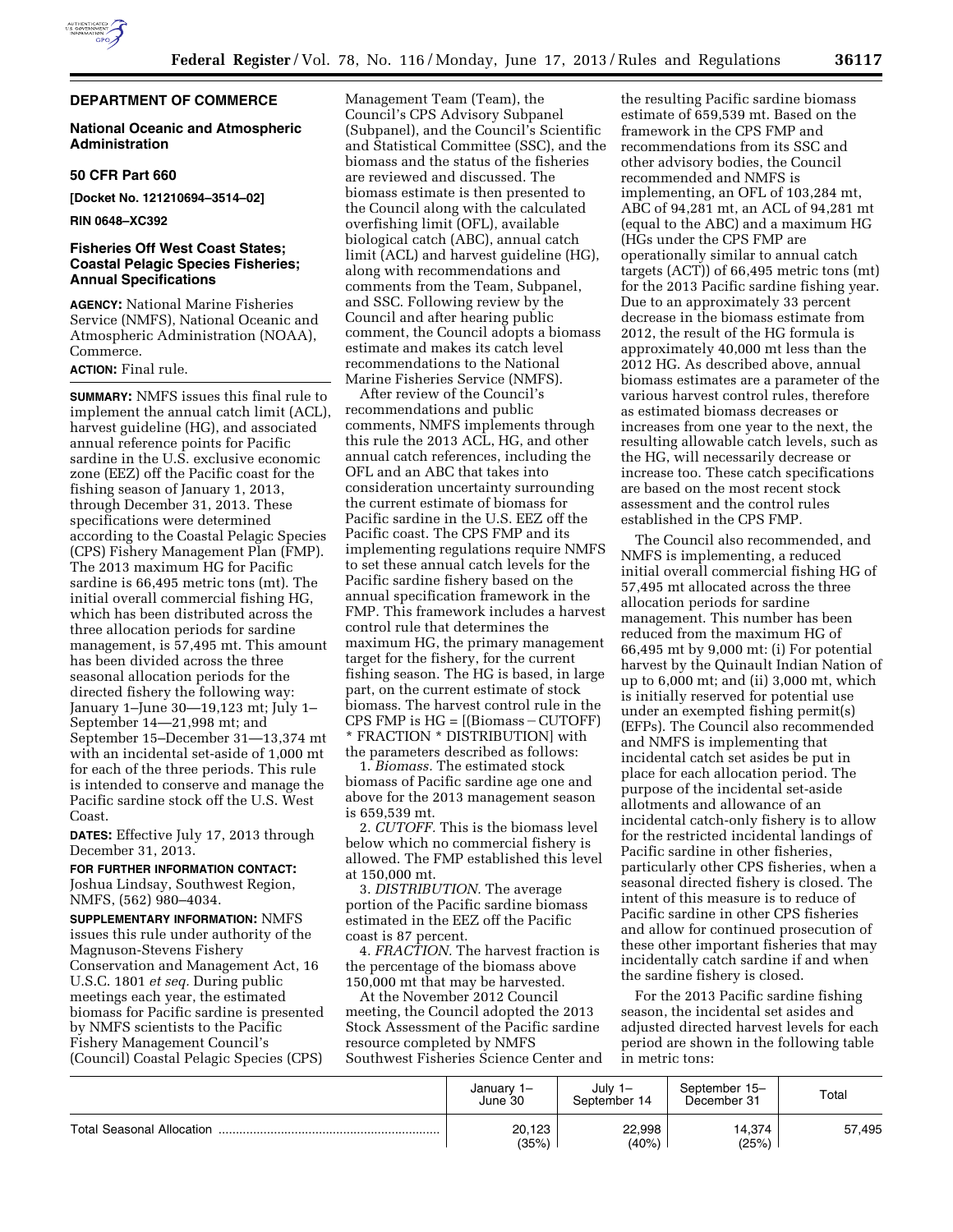| January<br>June 30 | July $1-$<br>September 14 | September 15-<br>December 31 | Total  |
|--------------------|---------------------------|------------------------------|--------|
| 000.               | ,000                      | 1.000                        | 3,000  |
| 19,123             | 21,998                    | 13.374                       | 54,495 |

The 2013 HG is already well below the ACL, and additional inseason accountability measures are in place to ensure the actual catch levels never exceed the HG. If during any of the seasonal allocation periods the applicable directed harvest allocation is projected to be taken, fishing will be closed to directed harvest and only incidental harvest would be allowed. For the remainder of the period, any incidental Pacific sardine landings will be counted against that period's incidental set-aside. As an additional accountability measure, the incidental fishery will also be constrained to a 40 percent by weight incidental catch rate when Pacific sardine are landed with other CPS so as to minimize the targeting of Pacific sardine and reduce potential discard of sardine. In the event that an incidental set-aside is projected to be attained, the incidental fishery will be closed for the remainder of the period. If the set-aside is not fully attained or is exceeded in a given seasonal period, the directed harvest allocation in the following seasonal period will automatically be adjusted upward or downward accordingly to account for the discrepancy. Additionally, if during any seasonal period the directed harvest allocation is not fully attained or is exceeded, then the following period's directed harvest total will be adjusted to account for the discrepancy as well.

If the total HG or these apportionment levels for Pacific sardine are reached or are expected to be reached, the Pacific sardine fishery will be closed until it reopens either the next period per the allocation scheme or at the beginning of the next fishing season. The NMFS Southwest Regional Administrator will publish a notice in the **Federal Register**  announcing the date of any closure to either directed or incidental fishing. Additionally, to ensure that the regulated community is informed of any closure, NMFS will also make announcements through other means available, including fax, email, and mail to fishermen, processors, and state fishery management agencies.

At the March 2013 Council meeting, the Council approved and subsequently made a recommendation to NMFS to approve an EFP for all of the 3,000 mt EFP set-aside. NMFS will likely make a decision on whether to issue an EFP for Pacific sardine sometime prior to the

start of the second seasonal period (July 1, 2013). Any set-aside attributed to an EFP designed to be conducted during the closed fishing time in the second allocation period (prior to September 15), but not utilized, will roll into the third allocation period's directed fishery.

As explained in the proposed rule, 6,000 mt of the HG is being set aside for use by the Quinault Indian Nation. NMFS will consult with Quinault Department of Fisheries staff and Quinault Fisheries Policy representatives at the end of the second allocation period to determine whether any part of this set-aside is available for transfer into the non-tribal directed fishery.

Detailed information on the fishery and the stock assessment are found in the report ''Assessment of the Pacific Sardine Resource in 2012 for U.S. Management in 2013'' (see **ADDRESSES**).

On January 31, 2013, NMFS published a proposed rule for this action and solicited public comments (78 FR 6794). NMFS received multiple comments from one commenter regarding the Pacific sardine annual specifications.

*Comment 1:* The commenter requested that NMFS disapprove the proposed action because the annual catch limit, harvest guideline (HG), and associated reference points such as the OFL, do not reflect the best available science for setting catch levels and will result in catch levels that fail to prevent overfishing, fail to achieve optimum yield (OY), are detrimental to the sardine stock as well as sardine predators and that ecological factors were not considered during the process of developing these specifications. Specifically, the commenter states that the value used for the  $F_{\text{MSY}}$  parameter in the OFL control rule for 2013 does not represent the best available information, questions the use of the mid-year biomass estimate from the stock assessment used to determine the 2013 catch levels, and suggests that the distribution parameter be revised because it does not reflect catch levels in Mexico and Canada. Additionally, the commenter questions the values used for the CUTOFF and FRACTION parameters of the HG control rule as well as the overfished criteria for Pacific sardine.

*Response:* The CPS FMP and its implementing regulations require NMFS to set an OFL, ABC, ACL and HG for the Pacific sardine fishery using the control rules set in the FMP. Reconsideration of the existing control rules and their parameters, as well as other aspects of Pacific sardine management such as overfished criteria, is beyond the scope of this rulemaking. However, in addition to responding to the comments about the  $18\%$   $F_{MSY}$  parameter used in the OFL control rule, the mid-year biomass estimate used for setting 2013 harvest levels (OFL, ABC/ACL and HG), *for information purposes only,* NMFS will respond to some aspects of the comments that are beyond the scope of this action, such the distribution parameter used in the three control rules.

Disapproving this action, as requested by the commenter because of their perceived conservation concerns (as explained above), would allow the fishery to take place without any HG or quota. The HG and seasonal allocations, along with the OFL and ABC, are the principal mechanisms for preventing overfishing of Pacific sardine and managing the fishery at a level that will achieve OY while allowing equitable access to all sectors of the fishery.

The commenter stated that the 2013 harvest levels do not achieve OY, do not prevent overfishing, and that ecological factors were not considered in the setting of the 2013 catch levels. With regard to OY, as described in the FMP, catch levels determined from the HG formula will result in OY. The 2013 HG (i.e., the directed fishing management target for the 2013 season) was determined using this HG formula. Directed commercial fishing is not allowed above this level and management measures are in place to prevent the fishery from exceeding it (i.e., in-season catch monitoring, inseason closures and incidental catch setasides). As it relates to overfishing, the 2013 HG catch level is approximately 36,000 mt below the 2013 OFL, providing a large buffer against overfishing. This lower HG is the result of OY considerations, including ecological, and the management strategy in the CPS FMP that for 2013 establishes a catch level much lower than is needed to simply avoid overfishing or because of a risk of exceeding the ABC/ACL due to management uncertainty. These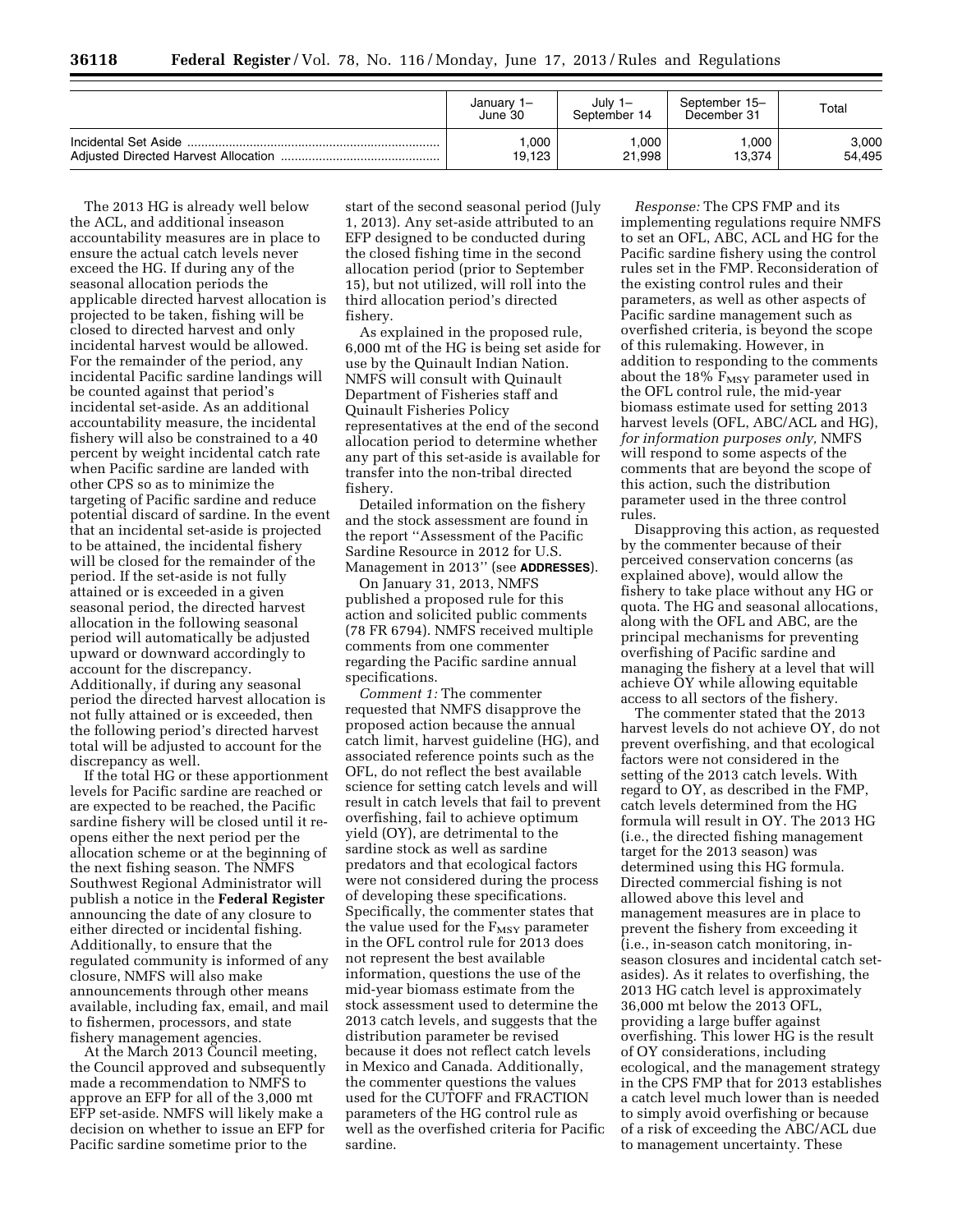considerations and precautions are based on the environmentally driven dynamic nature of the Pacific sardine stock as well as its importance in the ecosystem as forage for other species. Additionally, the HG control rule explicitly protects the stock from approaching an overfished condition (while explicitly reducing fishing if biomass decreases) through the use of a 150,000 mt CUTOFF parameter (level at fishing is prohibited) that is three times that of the overfished level (50,000 mt). Although not the subject of this rulemaking, the commenter questions the values used for the CUTOFF parameter as well as the overfished level. NMFS notes that the use of a CUTOFF parameter is not a requirement of the MSA or National Standard Guidelines and it is a proactive and precautionary policy choice of the CPS FMP to have an explicit rebuilding mechanism built into the control rule. With regards to the overfished level, it represents the best available science and is the level that on average can be expected to rebuild the stock in ten years. Additionally, low biomass conditions for Pacific sardine may result from overfishing, unfavorable environmental conditions, or both acting in concert. Experience with CPS stocks around the world indicates that overfished/low biomass conditions usually occur when unfavorable environmental conditions and high fishing mortality rates occur at the same time. Management measures for sardine do not, however, depend on whether a low biomass condition was due to excess fishing or unfavorable environmental conditions, because reductions in fishing mortality are required in either case.

Furthermore, ecological factors such as the life-cycles, distributions, and population dynamics of the Pacific sardine, as well as their role as forage were considered and evaluated in developing the various control rules. Beyond the ecological factors used in the development of the control rules, other ecological information related to the annual management of CPS is presented to the Council through the annual CPS Stock Assessment and Fishery Evaluation which contains a chapter titled Ecosystem Considerations. In this chapter, information on climate and oceanographic conditions such as El Niño and the Pacific Decadal Oscillation are presented, as well as ecosystem trends and indicators relevant to CPS such as sea surface temperature, ocean productivity and copepod abundance. Additionally, NMFS also considered

ecological information in its review of the 2013 Pacific sardine specifications through both the Environmental Assessment (EA) and the Essential Fish Habitat consultation. The EA analyzed the effects of the proposed action on the environment, which included an examination of available ecosystem and predator/prey modeling efforts. NMFS is unaware of any additional ecological factors that warranted changes to the proposed 2013 Pacific sardine specifications.

Contrary to the opinion of the commenter, the 2013 Pacific sardine ACL, HG, and associated annual reference points are based on the best available science. As explained above under **SUPPLEMENTARY INFORMATION**, this year's biomass estimate used for the 2013 specifications went through extensive review, and along with the resulting OFL and ABC, was endorsed by the Council's SSC and NMFS as the best available science. As noted by the commenter, the SSC did recommend that future evaluations of the harvest control rules consider basing annual management on the biomass estimate from the stock assessment that aligns with at the start of the fishing year (currently management is based on the mid-year biomass estimate versus the end-year biomass from the stock assessment), however such a change has not been formally evaluated and the SSC did not recommend deviating from using the mid-year biomass estimate (which has been the practice for the last ten years) for management in 2013.

As it relates to the 2013 OFL, the commenter voiced concern with regard to the value (18 percent) used for the F<sub>MSY</sub> parameter in the OFL and ABC control rules. The value of the  $F_{MSY}$ parameter used in the OFL and the ABC control rules is not prescribed in the FMP. The value used for 2013 of 18 percent represented the best available science and was endorsed by the SSC and NMFS. This value was also recommended as best available science for setting the 2012 annual specifications. Using 18% (the result of modeling work in 2011) was recommended for both 2012 and 2013 as an alternative to the default option of applying the temperature-stock relationship that is used for determining the FRACTION parameter due to uncertainty surrounding this relationship. The default option would have resulted in an  $F_{MSY}$  of 19.85%. NMFS acknowledges that future work, particularly work involving sardine recruitment success and environmental variables, may provide alternative ways of estimating  $F_{MSY}$  for these control rules, however a new approach would

need to be analyzed and then reviewed by the SSC, the Council, and NMFS before it could be used in management.

In the three control rules, the U.S. catch levels for Pacific sardine are prorated by an ''estimate of the portion of the stock resident in U.S. waters'' using a ''distribution parameter'' of 87%. This approach is laid out in the FMP itself, and is intended to account for the fact that some level of the sardine stock exists outside of US waters and can therefore be subject to harvest by fisheries in neighboring countries. The 87% was chosen based on the best information available, and in light of the absence of an international agreement governing management of Pacific sardine off the West Coast. The commenter however, inappropriately conflates *stock biomass* distribution with *catch* distribution. The distribution parameter, as defined in the FMP, is an estimate of the long-term average of the portion of total stock biomass occurring in U.S. waters, and is simply a way to prorate the biomass estimate used to calculate U.S. catch levels, it is not a prescription of actual catch levels by fishing vessels of the U.S., Canada and Mexico in any given year.

As part of the rationale presented by the commenter as to why the current value of 87 percent for the DISTRIBUTION parameter is incorrect, the commenter points to sardine catch in Mexico and the fact that Mexico caught 51 percent of the total coastwide catch in 2011. The commenter states that because Mexico caught 51 percent of the total Pacific sardine *catch* that year, and this value exceeds 13 percent (the percent of total *biomass* assumed under the current default approach to occur outside U.S. waters), that the 87 percent biomass distribution used in the FMP is therefore incorrect. However, this rationale confuses the concepts of catch and biomass with other incorrect assumptions. For instance, the sardine control rules were not developed with the assumption that the entire sardine biomass is readily available to the U.S. fleet, that there are no other fishing restrictions, or that U.S. fishing restrictions match those of other countries. Obviously, these assumptions are not correct. For instance due to the seasonal allocation structure of the U.S. sardine HG and seasonal closures that occurred 2011 the U.S. fishery was only open for 83 days that year, while Mexico and Canada were not bound by this same restriction. The U.S. fishery is also bound by other restrictions such as limited entry and trip limits that likely reduce the total amount of sardines caught in U.S. waters. In fact, the U.S. only caught 34 percent of the total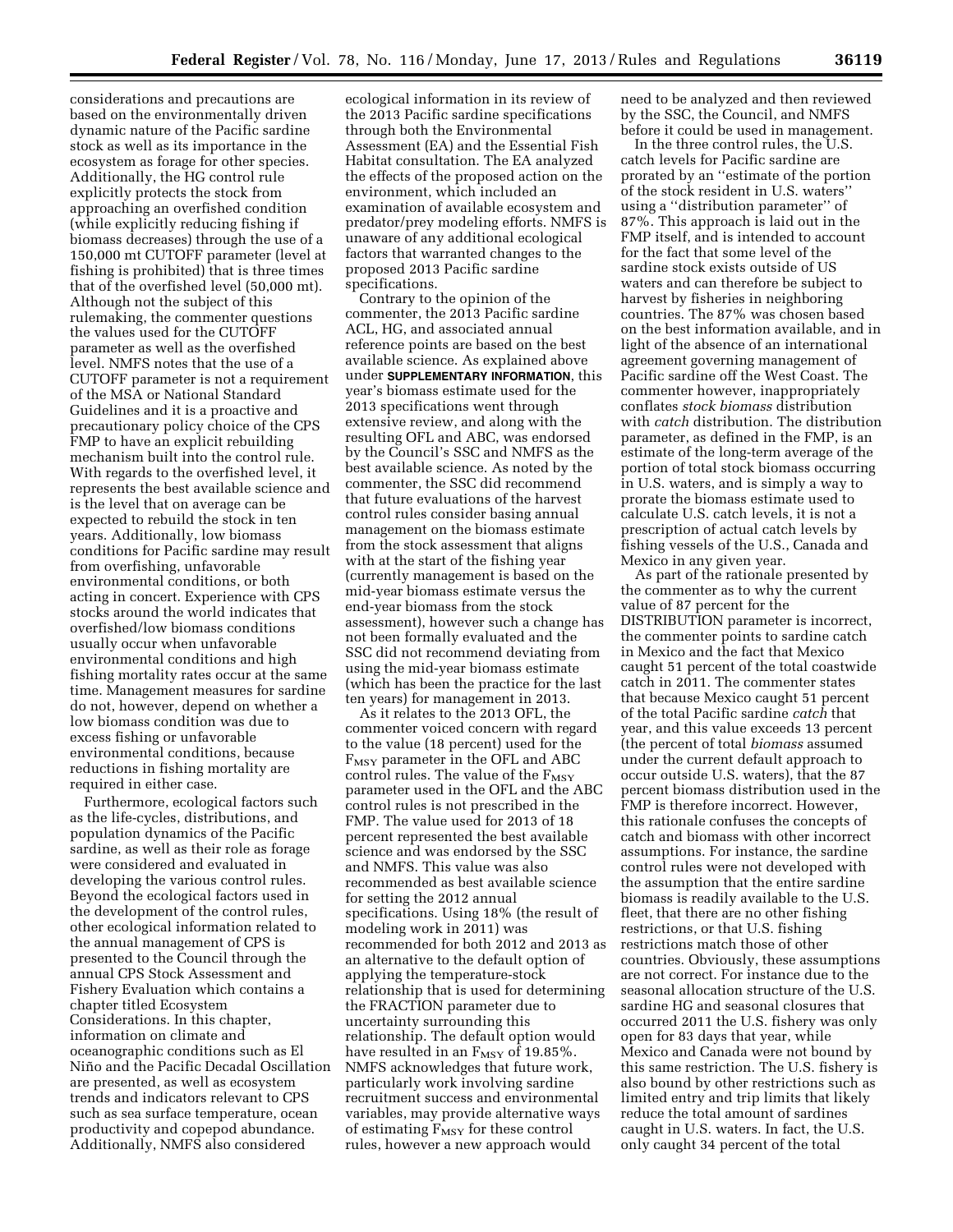coastwide catch in 2011, which resulted in only a 5 percent stock exploitation rate by the U.S. Additionally, because of the migratory nature of the sardine stock and their movement between spawning grounds and feeding grounds, both of which change annually and seasonally, the biomass in any given year is not evenly distributed along the coast and therefore not equally available to any country or evenly distributed among specific fleet or port complexes within the U.S. Therefore, the 87% distribution parameter is not ''incorrect'' merely because it does not reflect catch levels between the three countries in any one year; it was neither intended to reflect catch levels nor keep total catches under a certain level as the commenter states.

Additionally, the commenter points to ongoing work by the NMFS Southwest Fisheries Science Center that is examining sardine stock structure along the west coast; along with potential ways to determine and differentiate the two subpopulations of Pacific sardine within landings in Southern California and Mexico. Although such research, as that referenced by the commenter, may eventually help distinguish the catch of the two sardine subpopulations, 87 percent still represents the best available science with regard to overall biomass distribution and is therefore appropriate for use in the sardine control rules.

NFMS recognizes that properly accounting for the trans-boundary nature of stocks, such as Pacific sardine, is difficult. The CPS FMP sets sardine harvest levels for U.S. fisheries by prorating the biomass used to calculate the target harvest level according to the portion of the stock estimated to be in U.S. waters on average over time. The primary advantage of prorating the total target harvest level is that U.S. fisheries can be managed unilaterally in a responsible manner that is consistent with the MSA. Although estimates of Mexican and Canadian landings are not considered explicitly in determining annual harvest levels for U.S. waters, landings and fishery data from both Mexico and Canada are used to assess the coastwide biomass. Therefore, because the allowable harvest level in U.S. waters ultimately depends on this biomass estimate, U.S. harvest will be reduced if the stock is depleted by fishing in either Mexico or Canada.

Finally, with regard to the commenter's concern that U.S. fishing levels exceed a combined United States, Mexico and Canada overfishing limit, this is unfounded because there is no such coastwise limit: Pacific sardine is not managed under an international agreement, and the FMP does not

prescribe an international overfishing level. However, NMFS will continue to monitor the total exploitation status of the stock to assess whether the stock is becoming overfished. Additionally, recent years' exploitation rates have been relatively conservative and well below levels that are likely to cause the stock to become overfished. The total international exploitation rate on the stock has averaged approximately only 13 percent over the last 10 years and in 2011 was about 15 percent, with U.S. annual exploitation rates averaging 7 percent since 2000; the 2011 U.S. exploitation rate was about 5 percent. Beyond prorating the biomass to calculate U.S. harvest, the Council and NOAA might consider alternative ways of accounting for the transboundary nature of the stock in the future.

Additionally, because sardine is a variable stock that undergoes extended periods of low and high biomass even in the absence of fishing, to help ensure Pacific sardine is not overfished, under the FMP's harvest policy whether sardine biomass decreases as a result of fishing pressure or environmental conditions, harvest in U.S. waters will automatically decrease as well. Because of this precautionary feature of the harvest control rule, the approximately 33 percent decline in biomass from 2012 to 2013, has resulted in a 60 percent decrease in the 2013 HG compared to 2012.

*Comment 2:* The same commenter also stated that the Environmental Assessment (EA) prepared for this action was inadequate because it should have included a greater range of alternatives, and because alternative methods for determining the annual specifications should be analyzed in an Environment Impact Statement (EIS).

*Response:* This year's specifications fall within the analysis in the EIS prepared for the CPS FMP under the National Environmental Policy Act. The EA completed for this action demonstrates that the implementation of the 2013 catch levels for the Pacific sardine fishery based on the HG and ABC control rules in the FMP will not significantly impact the quality of the human environment. Therefore a new EIS is not necessary.

With regard to the scope and range of alternatives, the six alternatives analyzed in the EA was a reasonable number and covered an appropriate scope based on the limited nature of this action, which is described above. The six alternatives (including the proposed action) were objectively evaluated in recognition of the purpose and need of this action and the framework process in place based on the HG and ABC

control rules for setting catch levels for Pacific sardine. The CPS FMP describes a specific framework process for annually setting required catch levels and reference points. Although there is some flexibility built into this process concerning determinations of scientific and management uncertainty, there is little discretion in the OFL control rules (level for determining overfishing), the ABC control rule (used to determine the ACL), or the HG control rule (level at which directed fishing is stopped), with the annual biomass estimate being the primary determinant in both these levels.

### **Classification**

The Administrator, Southwest Region, NMFS, determined that this action is necessary for the conservation and management of the Pacific sardine fishery and that it is consistent with the Magnuson-Stevens Fishery Conservation and Management Act and other applicable laws.

This final rule is exempt from review under Executive Order 12866.

The results of the Final Regulatory Flexibility Analysis (FRFA) completed for this action are below. For copies of the complete FRFA, please see the **ADDRESSES** section above. No issues were raised by public comments in response to the Initial Regulatory Flexibility Analysis (IRFA) prepared pursuant to the Regulatory Flexibility Act for this action or on the economic impacts of the rule generally. As well as stated below, a description of the action, why it is being considered, and the legal basis for this action are contained at the beginning of this section in the preamble and in the **SUMMARY** section of the preamble.

The purpose of this action is to implement the 2013 annual specifications for Pacific sardine in the U.S. EEZ off the Pacific coast. The CPS FMP and its implementing regulations require NMFS to set an OFL, ABC, ACL and HG or ACT for the Pacific sardine fishery based on the specified harvest control rules in the FMP. A specific harvest control rule is applied to the current stock biomass estimate to derive the annual HG, which is used to manage the directed commercial take of Pacific sardine.

The HG is apportioned based on the following allocation scheme: 35 percent of the HG is allocated coastwide on January 1; 40 percent of the HG, plus any portion not harvested from the initial allocation is then reallocated coastwide on July 1; and on September 15 the remaining 25 percent, plus any portion not harvested from earlier allocations will be released. If the total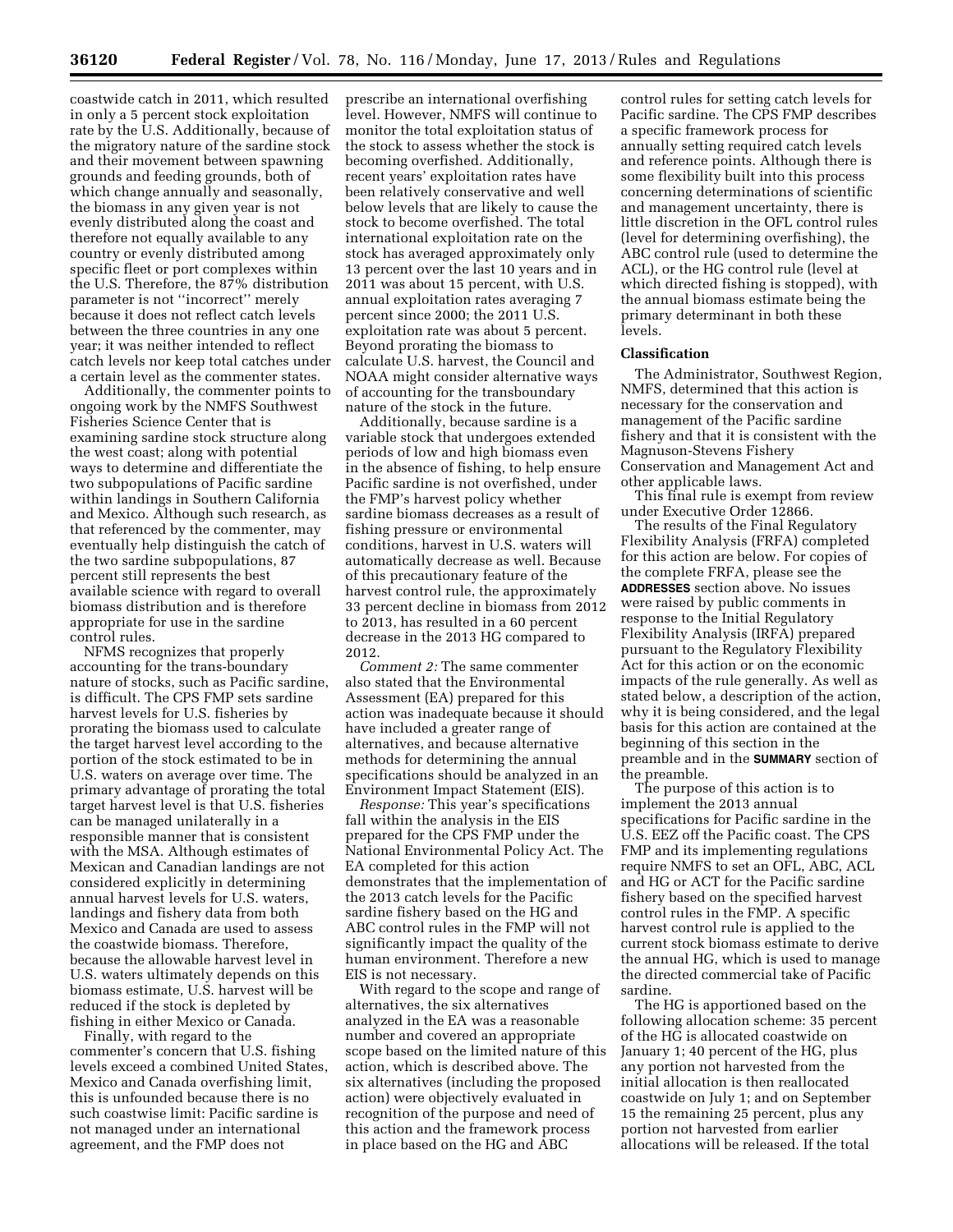HG or these apportionment levels for Pacific sardine are reached at any time, the Pacific sardine fishery will close until either it re-opens per the allocation scheme or the beginning of the next fishing season. There is no limit on the amount of catch that any single vessel can take during an allocation period or the year; the HG and seasonal allocations are available until fully utilized by the entire CPS fleet.

The U.S. Small Business Administration defines small businesses engaged in fishing as those vessels with annual revenues of or below \$4 million. The small entities that would be affected by this action are the vessels that compose the West Coast CPS small purse seine fleet. In 2012 there were approximately 96 vessels permitted to operate in the directed sardine fishery component of the CPS fishery off the U.S. West Coast; 55 are vessels in the Federal CPS limited entry fishery off California (south of 39 N. lat.), and a combined 23 vessels in Oregon and Washington's state Pacific sardine fisheries. The annual per vessel revenue in 2012 for the West Coast CPS finfish fleet was well below \$4 million and no vessels reported revenue of greater than \$4 million; therefore, all of these vessels are considered small businesses under the RFA. Because each affected vessel is a small business, this action has an equal effect on all of these small entities, and there will not be any disproportionate impact on small entities.

The profitability of these vessels as a result of this action is based on the average Pacific sardine ex-vessel price per mt. NMFS used average Pacific sardine ex-vessel price per mt to conduct a profitability analysis because cost data for the harvesting operations of CPS finfish vessels was unavailable.

For the 2012 fishing year approximately 105,000 mt were available for harvest by the directed fishery. Approximately 95,000 mt (21,000 in California and 74,000 mt in Oregon and Washington) of this HG were harvested during the 2012 fishing season, for an estimated ex-vessel value of \$20 million. Using these figures, the average 2012 ex-vessel price per mt of Pacific sardines was approximately \$208.

The directed commercial fishing HG for the 2013 Pacific sardine fishing season (January 1, 2013 through December 31, 2013) is 57,495 (mt). This HG is approximately 47,000 mt less than the directed commercial fishing HG for 2012. If the fleet were to take the entire 2013 HG, and assuming a coastwide average ex-vessel price per mt of \$204 (average of 2011 and 2012 ex-vessel),

the potential revenue to the fleet would be approximately \$12 million. Therefore, this action will decrease the affected small entities' potential profitability compared to last season, due to the lower HG this fishing season. However, although there will likely be a drop in profitability to sardine harvesting vessels based on this rule compared to last season, from 2007 through 2011 the average coastwide annual ex-vessel revenue was \$12.5 million; therefore, at current ex-vessel price per mt, the HG for 2013 should provide similar revenue to the five years preceding 2012. Furthermore, as occurred in 2012, unused sardine from the potential EFP or the release of any unused portion of the 6,000-mt set-aside for the Quinault Indian Nation might be used to supplement the amount available to the directed fishery during the third allocation period (September 15 through December 31), thereby slightly increasing the potential revenue to the fleet.

Additionally, revenue derived from harvesting Pacific sardine is typically only one factor determining the overall revenue for a majority of the vessels that harvest Pacific sardine; as a result, the economic impact to the fleet from this action cannot be viewed in isolation. From year to year, depending on market conditions and availability of fish, most CPS/sardine vessels supplement their income by harvesting other species. Many vessels in California also harvest anchovy, mackerel, and in particular squid, making Pacific sardine only one component of a multi-species CPS fishery. For example, market squid have been readily available to the fishery in California over the last three years with total annual ex-vessel revenue averaging approximately \$66 million over that time, compared to an annual average exvessel from sardine of \$16 million over that same time period. Additionally, many sardine vessels that operate off of Oregon and Washington also fish for salmon in Alaska or squid in California during times of the year when sardine are not available.

These vessels typically rely on multiple species for profitability because abundance of sardine, like the other CPS stocks, is highly associated with ocean conditions and different times of the year, and therefore are harvested at various times and areas throughout the year. Because each species responds to ocean conditions in its own way, not all CPS stocks are likely to be abundant at the same time; therefore, as abundance levels and markets fluctuate, it has necessitated that the CPS fishery as a whole rely on a group of species for its annual

revenues. Therefore, although there will be a potential reduction in sardine revenue for the small entities affected by this action as compared to the previous season, it is difficult to predict exactly how this reduction will impact overall annual revenue for the fleet.

There are no significant alternatives to this action that would accomplish the objectives of the Magnuson-Stevens Act and would also minimize any significant economic impact of this action on the affected small entities. The CPS FMP and its implementing regulations require NMFS to set an annual HG for the Pacific sardine fishery based on the harvest formula in the FMP. The harvest formula is applied to the current stock biomass estimate to determine the HG. Therefore, if the estimated biomass decreases or increases from one year to the next, the HG will necessarily decrease or increase too. Because the current stock biomass estimate decreased from 2012 to 2013, the HG also decreased. Determining the annual HG merely implements the established procedures of the FMP with the goal of continuing to provide expected net benefits to the nation, regardless of what the specific allowable harvest of Pacific sardine is determined to be for 2013.

There are no reporting, recordkeeping, or other compliance requirements required by this rule. Additionally, no other Federal rules duplicate, overlap, or conflict with this rule.

## **Small Business Compliance Guide**

Section 212 of the Small Business Regulatory Enforcement Fairness Act of 1996 states that, for each rule or group of related rules for which an agency is required to prepare a FRFA, the agency shall publish one or more guides to assist small entities in complying with the rule, and shall designate such publications as ''small entity compliance guides.'' The agency shall explain the actions a small entity is required to take to comply with a rule or group of rules. As part of this rulemaking process, a notice to fishermen that also serves as a small entity compliance guide (guide) was prepared and will be distributed to fishermen and processors. The guide is also available on the internet at *[http://](http://swr.nmfs.noaa.gov) [swr.nmfs.noaa.gov.](http://swr.nmfs.noaa.gov)* Copies of this final rule and guide, i.e., the notice to fishermen, will be available upon request from the Southwest Regional Office (see **ADDRESSES**).

**Authority:** 16 U.S.C. 1801 *et seq.*